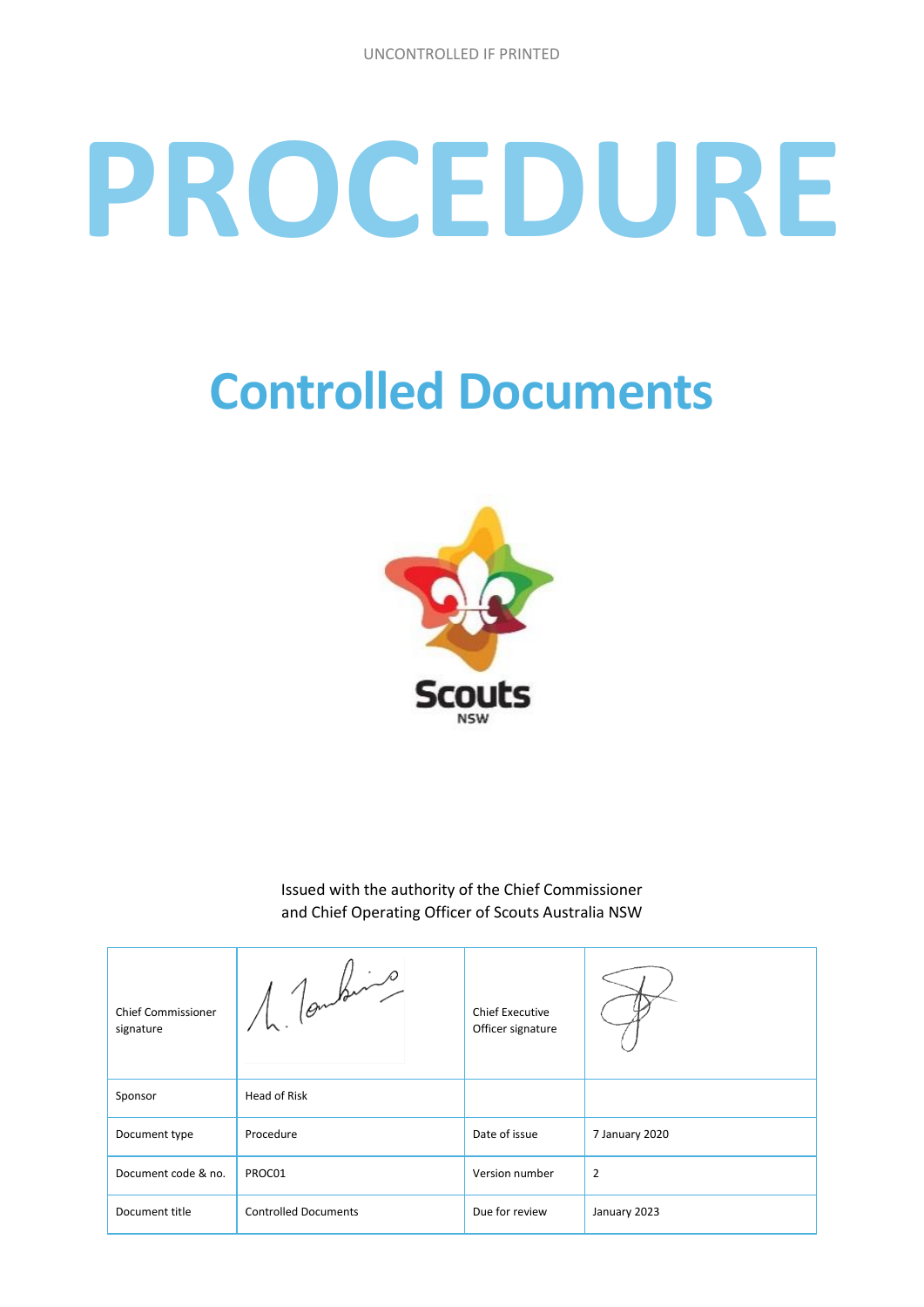# **Controlled Documents**

### 1 Purpose

- 1.1 This document is intended to instruct readers in the management of Scouts Australia NSW controlled documents including:
	- Creating a new document using a standard template that has been formatted and branded with Scouts logos and colours;
	- Editing a controlled document template:
	- Seeking authority for approval of new documents;
	- Publishing and storing controlled documents; and
	- Revision, approving changes and the removal of documents.

# 2 Creating a controlled document

#### Document code and number

- 2.1 Prior to creating a controlled document, the author or sponsor of the document must contact the Head of Risk to request an allocated document code and number.
- 2.2 The Head of Risk maintains the **Registry of Controlled Documents**. This is a spreadsheet listing specific document control information for each document.
- 2.3 Document codes are an abbreviation of the document type. Available codes are listed in **POL01 Controlled Documents Policy**
- 2.4 Document numbers are allocated to ensure that there is no duplication in numbering. Numbers must be of two digits, having a leading zero if necessary, eg. 01.

#### Using a template

2.5 Each controlled document must be created from the same Microsoft Word template available in a Scouts IT drive folder (K:\Controlled Documents\05 Current Templates). The **Controlled Document Template** may also be downloaded from the Scouts NSW website.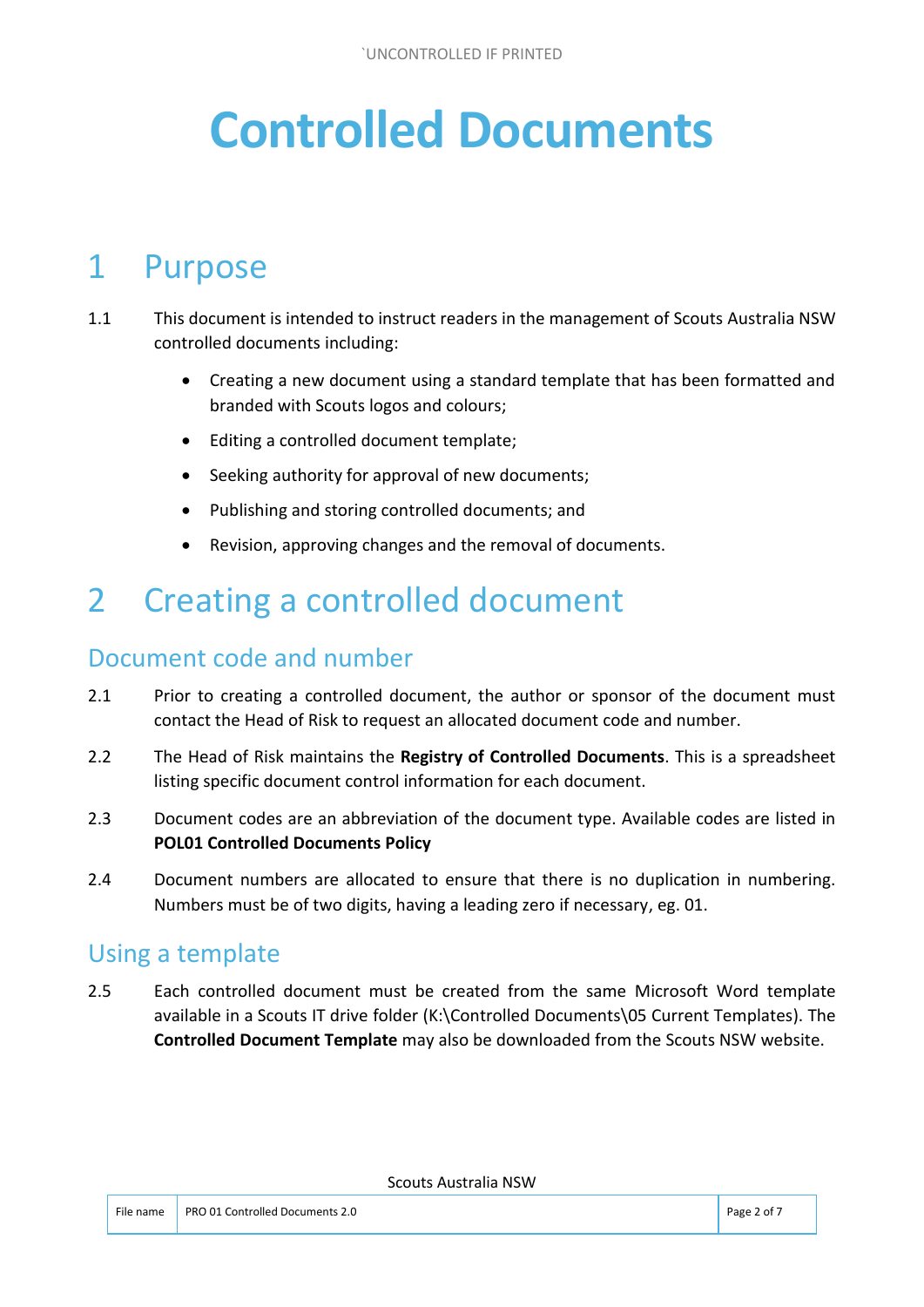#### Document title

- 2.6 It is important that documents are given a title that immediately identifies its subject matter but don't begin with formulations like *"The, Scouts, Policy on, Procedure for".*
- 2.7 Short titles are preferred. Use common understood abbreviations to shorten the file name, eg. WHS, EEO, IT. Capitalise each word (except to, from, for, of, in, a, an, and, the, with). Avoid capitalising the entire file name. Avoid special characters such as !  $@$  # \$ %.
- 2.8 The version number of controlled documents is to be included.
- 2.9 Name the document according to the following pattern Document code and number, document title, version number.

Example: PROC01 Controlled Documents V 1.0

2.10 Ensure that the title is the same on the cover page, the first page, and in the metadata table.

#### Version number

- 2.11 Version control allows Scouts NSW to track changes to a document. A version number should appear on each version of a draft, approved and revised document.
- 2.12 In the case of draft documents, the word 'DRAFT' should also be included as a watermark on each page.
- 2.13 The version numbering currently in use is:
	- The first draft of a new document is V 0.1
	- Subsequent drafts will increase by 0.1 in the version number, eg. V 0.2, 0.3, 0.4
	- The first approved version of a new document is V 1.0
	- Minor amendments to an approved document will increase by 0.1, eg. V 1.1, 1.2, 1.3
	- Major amendments to an approved document increase by 1.0, eg. V 2.0, 3.0, 4.0
- 2.14 NOTE after the full review and approval of a document, the number to the left of the decimal point increases by 1.0 and the number to the right returns to 0.

Example: V 2.4 of a Policy is fully reviewed and approved with the same title, so the Policy is now becomes V 3.0

#### Metadata

2.15 The following metadata must be entered into the table at the bottom of the cover page: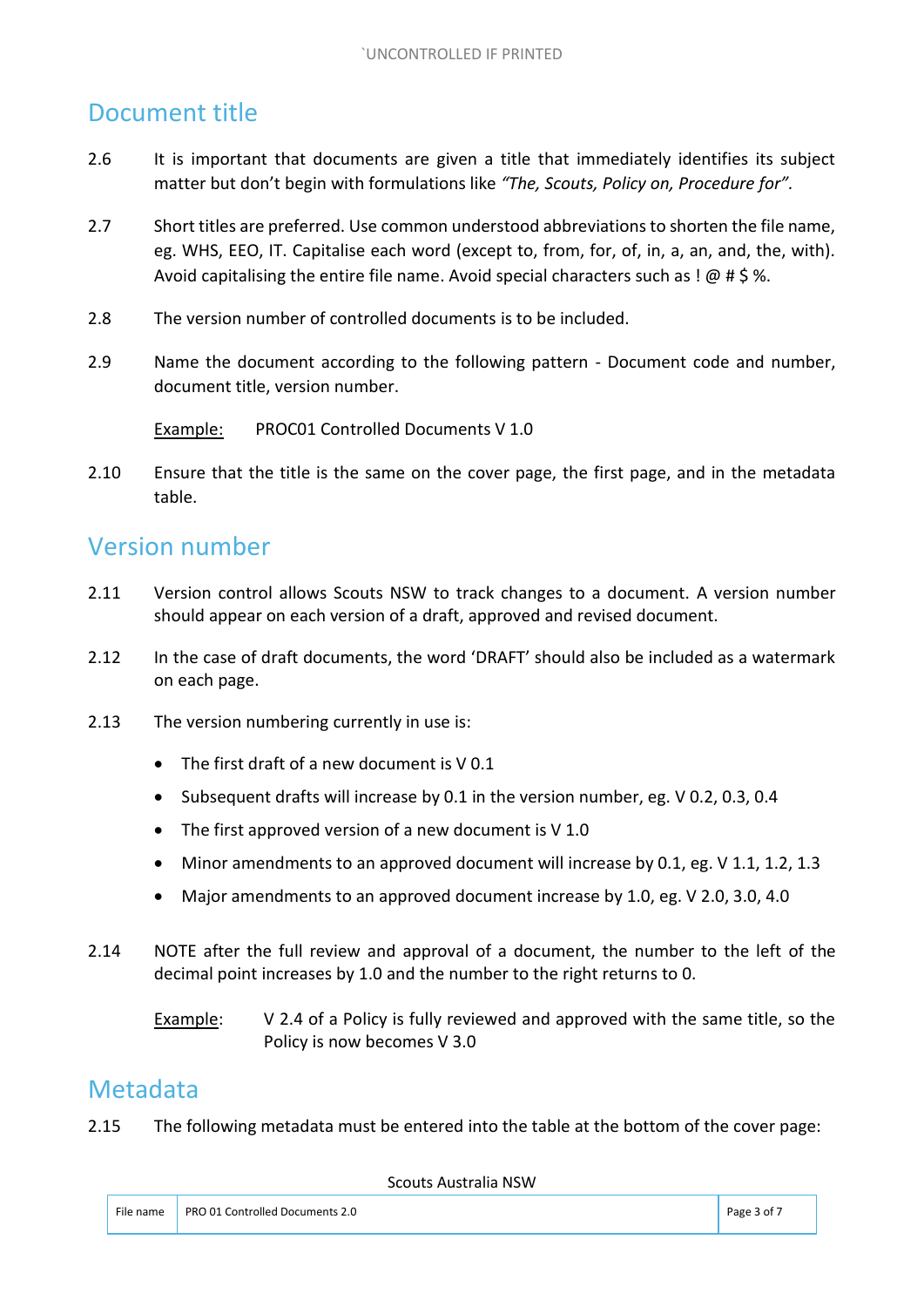- **Sponsor**: the position title of the person responsible for implementing the policy, etc
- **Document type**: eg. Policy, Procedure, Fact Sheet, Leader Support Guide
- **Document code & no.**
- **Document title**
- **Date of issue**: the date at which the Chief Commissioner and the Chief Executive Officer authorised the document.
- **Version number**
- **Due for review**: a date no more than two years after the date of issue.

#### Updating an old document

- 2.16 If a document already exists, and is being revised according to the new standard, you must either apply the **Controlled Document Template** to the existing document, or copy the document contents to an empty document that uses the controlled document template.
- 2.17 It is likely that, whichever of the two methods were used, you will need to set new styles to all the text of the new document. Place the cursor in each paragraph in turn, and select the appropriate style from the Styles section of the Home ribbon.

#### Applying the template to an old document

2.18 In Microsoft Word, select File, Options, Add-ins, Manage, choose Templates and click Go. In the dialog box, under Document Template, choose Attach and select the current **Controlled Document Template** from the K: drive. Check automatically update document styles. Remove any other templates shown.

#### Copying an old document to a new document

2.19 Open the old document and press Ctrl-A to select all contents. Press Ctrl-C to copy, and place the cursor at the end of the new document (created from the controlled documents template). Press Ctrl-V to insert the contents of the old document into the new one.

# 3 Editing a controlled document

- 3.1 The **Controlled Document Template** is deliberately minimal. It uses one standard Microsoft font (Calibri), 11 paragraph styles and two text styles. The most frequently used paragraph styles are:
	- **Heading 1, 2, and 3** Light-blue headings. Only Heading 1 is automatically numbered. Do not attempt to add numbers to other heading levels.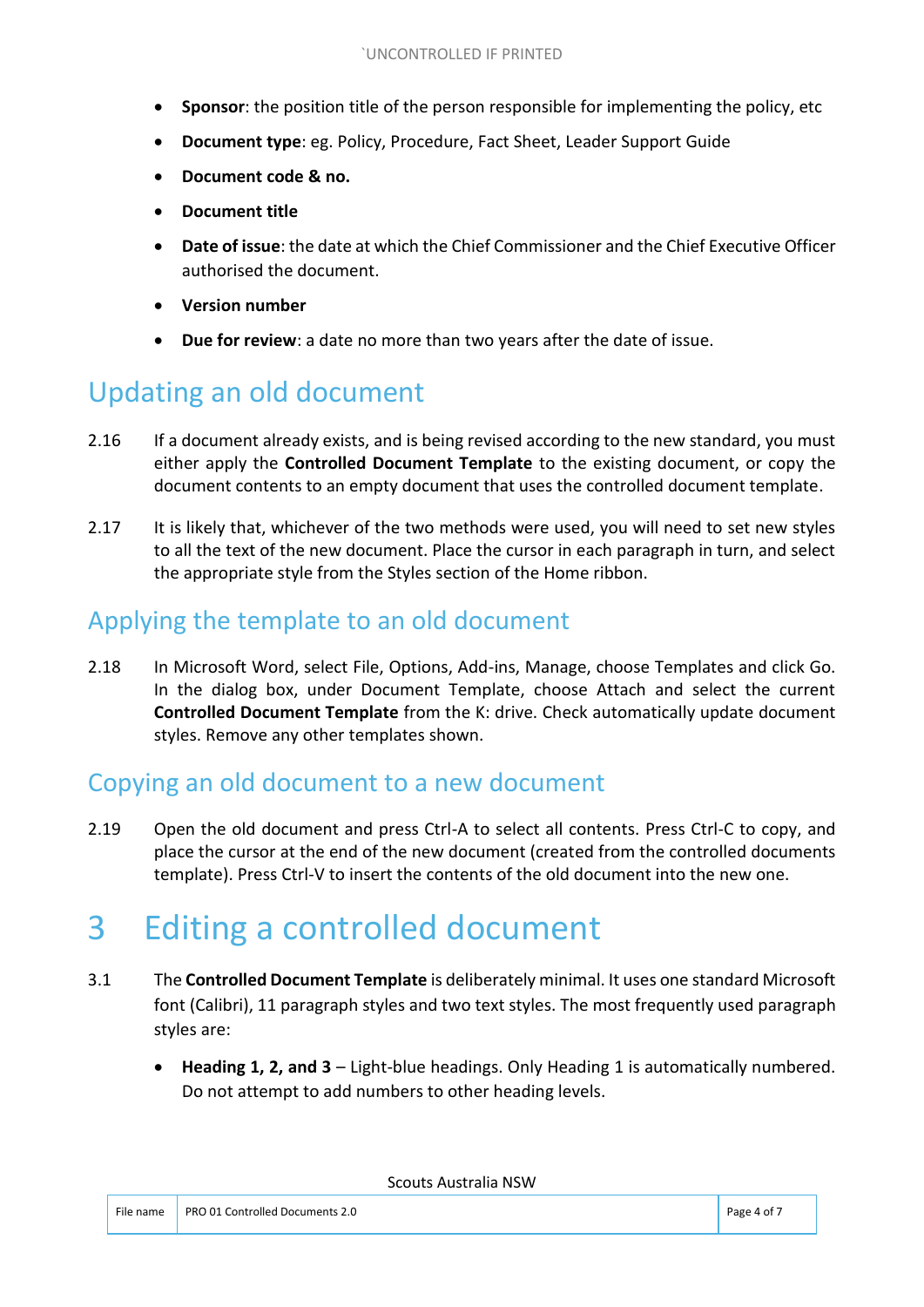- **Normal**  body text, which is automatically numbered according to the preceding Heading 1 heading. Do not remove numbering; if you want unnumbered paragraphs use the List Paragraph style.
- **List Paragraph**  an indented style, primarily for lists, but also useful for creating unnumbered paragraphs. This style may be left plain or numbered or bulleted. See below for instructions on using these variations.
- 3.2 Other paragraph styles are:
	- **First Header** the banner at the top of the cover page. This is large so that it is legible in an automatically generated thumbnail image.
	- **Caption, Follow-on Header** captions (of diagrams, etc.) and the follow-on header 'UNCONTROLLED IF PRINTED'.
	- **Title**  a right-aligned heading style to be used only for the document title and the title of any attachments.
	- **Intense Quote, Underlined Quote**  an inset, blue, bold, underlined style for highlighting key phrases.
	- **Footer Table** text in the metadata table and footers on following pages.
	- **Footer Table Heading**  a second footer style, not to be used elsewhere.
- 3.3 Bold and italic styles maybe applied to body text using the **Strong** and **Emphasis** styles in the Styles section of the Home ribbon.

#### Lists

3.4 Always use the List Paragraph style for lists. Do not use icons in the Home ribbon to bullet or number a list, instead select the list entries, right-click and select Bullets or Numbering from the pop-up menu.

#### Attachments

3.5 Begin attachments by inserting a page break. Title the attachment and apply the Title paragraph style to it. Use a Heading 1 heading to begin the text of the attachment, and renumber it to start at 1 instead of following on from the numbering of the parent document. To renumber a heading, right-click on the number and select Restart from 1 from the pop-up menu.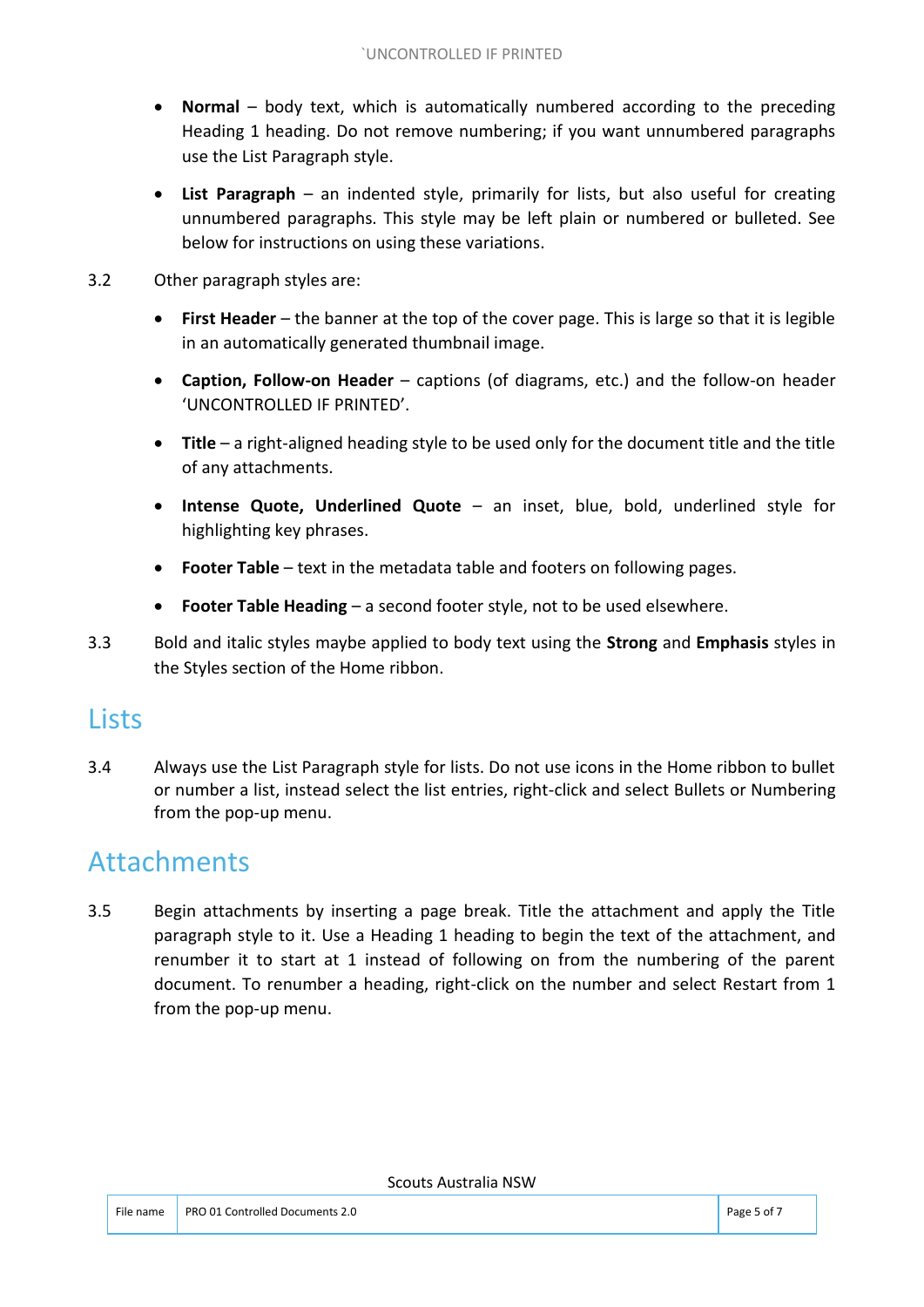# 4 Revising a controlled document

- 4.1 If the document management system allows it, 'check out' the document you intend to revise, so that others are prevented from editing it at the same time and are made aware that changes are being made.
- 4.2 Ensure that the latest version of the **Controlled Document Template** has been applied. See above for instructions on how to do this.
- 4.3 Increment the version number, according to the types of changes you make. This is important, as this is the only means to avoid overwriting an older version of the document. See above for instructions on how to do this.
- 4.4 Check that all metadata in the cover page table is correct.
- 4.5 Ensure that the footer has been properly updated. The footer contains a field that displays the file name which must be updated manually. Therefore, if you have changed the name of the file (usually due to a change in the version number) then the footer must be updated.
- 4.6 The footer may be edited by double-clicking in the footer area. Place the cursor over the file name and right-click. Select 'Update Field' from the pop-up menu. Save the file once again to make sure that the update to the footer is not lost.

## 5 Authorising a controlled document

- 5.1 A document must not be published until the authorising signatory has approved the document for release.
- 5.2 By the time the document is ready to be authorised it should have been viewed in a draft version and provisionally approved by the authorising officer.
- 5.3 Prior to sending through the final version for a signature, the author or sponsor of the document must take care to remove any watermarks, tracking changes, and update the version number in the metadata table and the footer to indicate a final approved document, eg. V 1.0. The correct date of issue and date of review must also be added to the metadata table.
- 5.4 Signatures are usually required from both the Chief Commissioner and the Chief Executive Officer. There may be times when only one signature is required and on some occasions an additional signature is required. Check prior to issuing and amend the signature block.

# 6 Registering and storing a controlled document

6.1 Once authorised, the signed document must be scanned to PDF and forwarded to the Head of Risk, along with the original MASTER Word version.